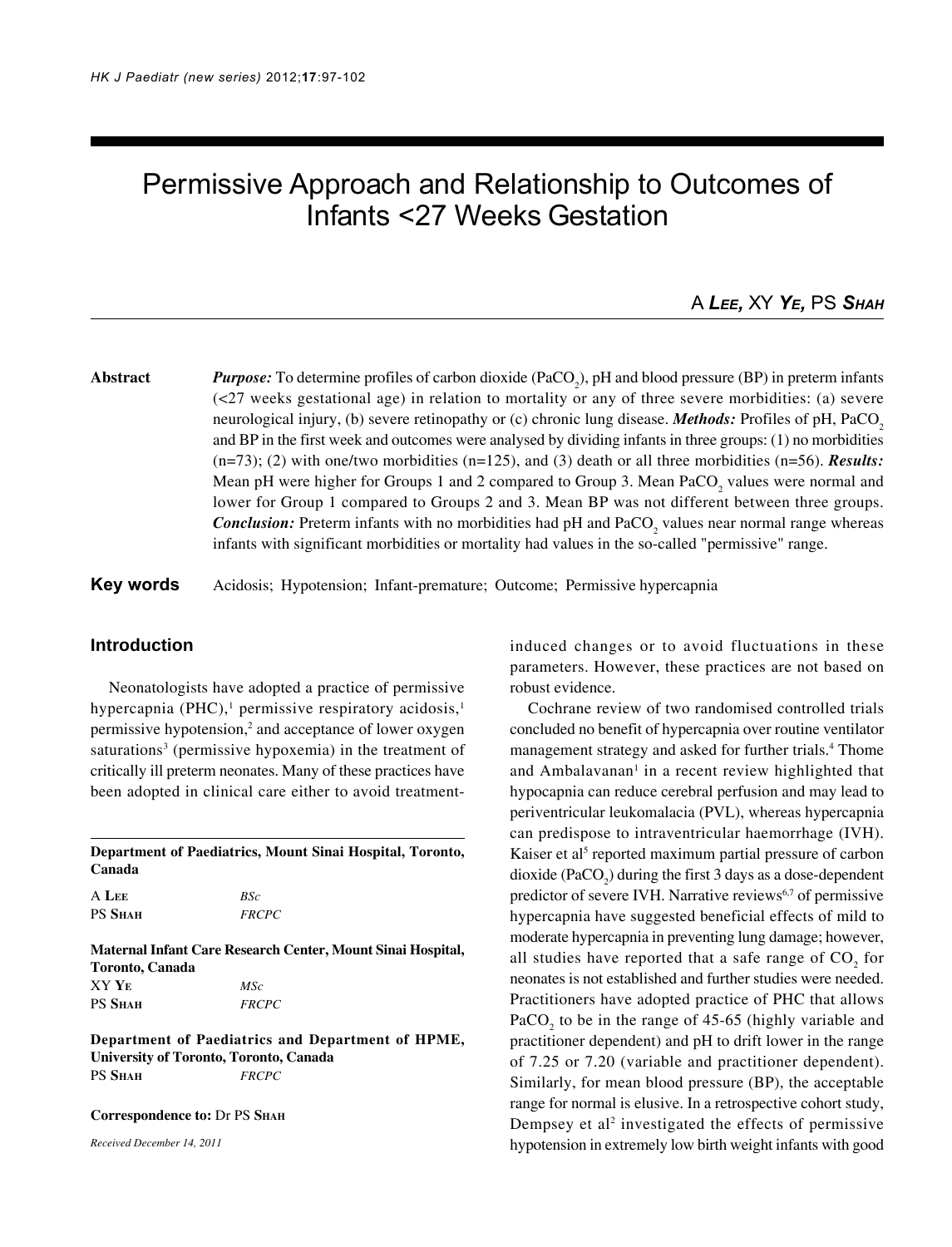signs of perfusion on neonatal outcomes and reported that treating blood pressure was associated with adverse outcomes. Concept of "permissive hypotension" was suggested; however, no safe level could be identified and impact on long-term outcome of untreated hypotension is unknown. Impact of low target oxygen saturation is currently subject to rigorous randomised trials; however, a retrospective study reported no harmful effects.3

The benefits of permissive approach need to be weighed against the risks involved. With higher levels of  $CO<sub>2</sub>$  and lower blood pressures, oxygen delivery to tissues is likely to be affected. Fluctuation in tissue oxygen extraction is implicated in the development of retinopathy of prematurity  $(ROP)$  and chronic lung disease  $(CLD)$ .<sup>1</sup> We hypothesise that infants managed with permissive approach (for  $CO<sub>2</sub>$ , pH and BP) will have better outcomes than patients managed using aggressive approach.

## **Materials and Methods**

**Objective:** To determine the profiles of pH, PaCO<sub>2</sub> and BP in extremely preterm infants (<27 weeks gestational age (GA) ) in the first 7 days of postnatal age in relation to their neonatal outcomes.

**Design and setting:** A retrospective chart review was conducted at tertiary referral Neonatal Intensive Care Unit (NICU).

**Inclusion and exclusion criteria:** Inborn preterm infants <27 weeks GA admitted from July 1, 2004 through June 30, 2009, were included. Infants with acutely lifethreatening congenital anomalies, infants admitted after 7 days of age, and infants missing data for the first 3 days and infants who died in the first 3 days were excluded as their outcomes were most likely associated with their extreme prematurity and complications associated with pregnancy as opposed to their respiratory and hemodynamic profiles or management practices. Infants included in the study were to have a minimum of three measurements in their profile with at least two of the measurements of exposures of interest in the first 72 hours of life. Readmissions were combined into one profile.

**Usual practice during the period:** The management practices during the study years were consistent. We target pH to be  $>7.25$ , PaCO<sub>2</sub> between 45-55 mm of Hg in the first 3 days and 45-65 mm of Hg in days 4-7 of postnatal age, and mean arterial blood pressure > the number of completed gestational age in weeks. Any deviation from these values warranted clinical exploration for reasons and

appropriate response based on these findings. Target preductal saturations were 88-94. Routine head ultrasounds were performed between 2-4 days, 7-10 days, weekly for next 2 weeks and then bi-weekly for the remaining stay. Add-on ultrasounds were performed when clinically indicated. Eye examinations were performed at regular intervals starting from week 6 of postnatal age and followed up as suggested by an ophthalmologist.

**Exposures of interest:** Profiles for blood pH, PaCO<sub>2</sub> measured in an arterial or capillary sample (capillary sample values were only considered after 24 hours of age), and mean arterial blood pressure (measured via cuff or an indwelling catheter) were retrieved from patient charts over first seven postnatal days. We included capillary samples as they are shown to have good correlation with arterial sample for measurements of pH and  $pO_2$ . Data were collected from charts during five pre-defined times: (a) birth to 6 hours, (b) 6-24 hours, (c) day 2, (d) day 3, and (e) day 4 to day 7. If more than one value were available for the time interval, an average was taken to establish values for the period of interest. We undertook this approach as primary aim of the study was to determine validity of cutoffs and we recognise that this may not be the best approach as fluctuations in values are as important.

**Outcome groups:** Data on neonatal outcomes were retrieved from charts. These included mortality, or any of the three severe morbidities: (a) severe neurological injury was defined as IVH grade 3 or 4<sup>8</sup> or periventricular leukomalacia diagnosed at any time prior to discharge or death, (b) severe ROP was defined as stage 3 or higher ROP9 diagnosed at any time prior to discharge or death and (c) CLD was defined as oxygen or respiratory support dependency at 36 weeks postmenstrual age.<sup>10</sup> Patients were divided in 3 groups:

- Group 1: patients with no morbidities or mortality
- Group 2: patients with one or two morbidities but no mortality
- Group 3: patients who had either all three morbidities or who died before discharge.

**Statistical analysis:** Descriptive statistical methods were used to describe the study population. The characteristics of infants were compared among the three outcome groups using chi-square test for categorical variables and analysis of variance (ANOVA) or Kruskal-Wallis test for continuous variables. Data points were missing for 3.9% of the sample. These were imputed using both mean and last value carry forward methods. The univariate analyses were performed to identify the risk factors and confounders. We then compared the exposure profiles among the three outcome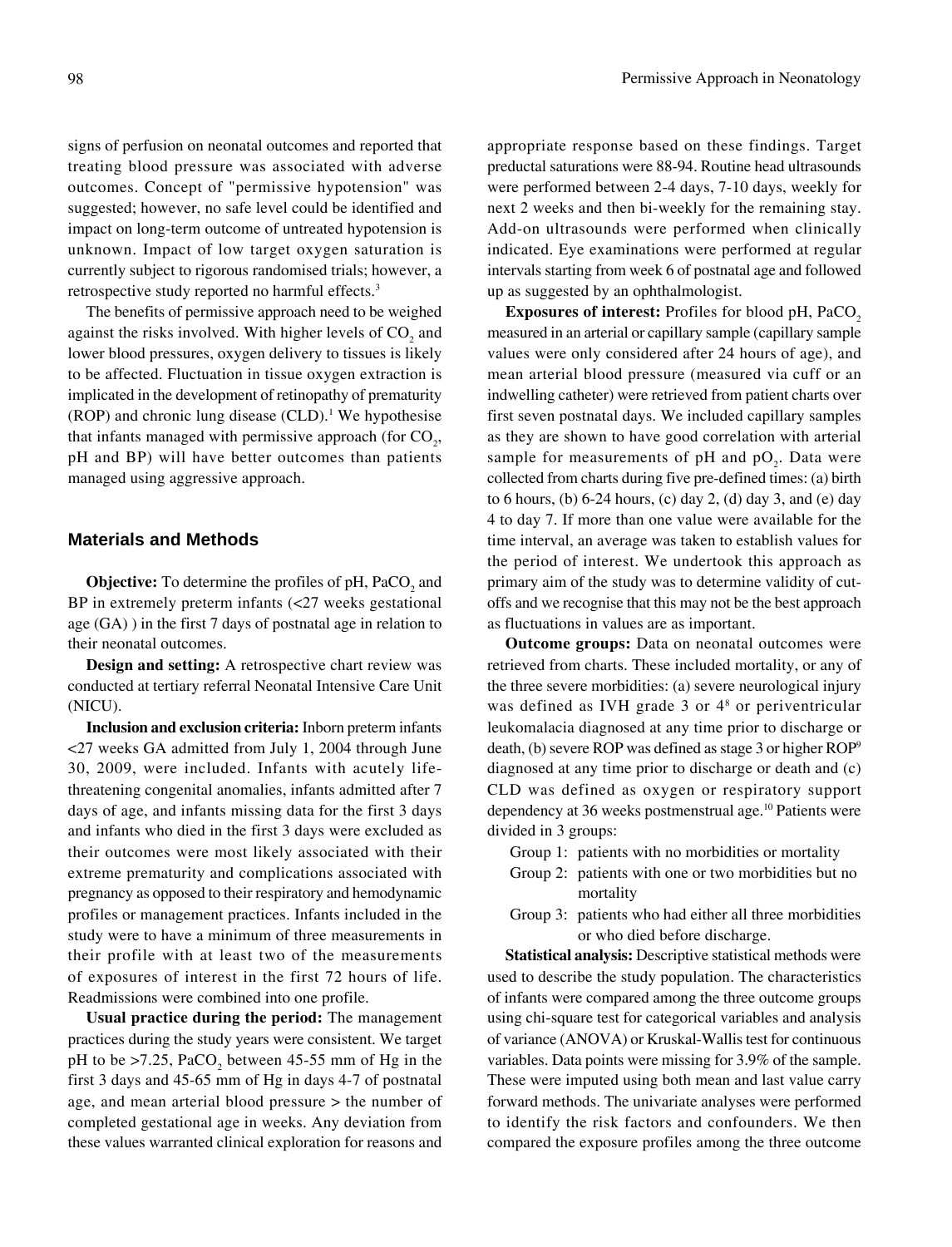groups using fixed-effect linear models for repeated measures, adjusting for the gestational age, sex and Transport Risk Index for Preterm infants (TRIPS) score. The analyses were performed using S v. 9.2 and R v. 2.8.1 without adjusting for multiple comparisons.

#### **Results**

**Patient flow and baseline characteristics:** A total of 326 preterm infants <27 weeks GA were admitted to the Mount Sinai NICU during the study period. Seven infants with congenital anomalies, seven infants who were late admissions, nine infants with missing data in first three days and 49 infants who died during the first three days after birth were excluded. Therefore, 254 infants in total were included in this study: there were 73 neonates in Group 1, 125 infants in Group 2, and 56 neonates in the Group 3. Baseline comparison revealed significant differences between groups in terms of GA, BW, and TRIPS score on admission (Table 1). On average neonates in Group 1 had higher birth weight, higher GA, and lower severity of illness.

**Outcomes**: The overall rates of outcomes in the entire cohort were: Severe neurological injury − 20.1%, severe ROP 32.7%, CLD 36.6% and mortality 19.7% (some infants had more than one morbidities).

#### **Effects of Exposures on Outcomes**

Profile analyses results using linear fixed-effect models for repeated measures, controlled for gestational age, sex and TRIPS score are reported in Table 2.

| <b>Table 1</b> |  |  | Comparison of infant characteristics among groups |  |  |
|----------------|--|--|---------------------------------------------------|--|--|
|----------------|--|--|---------------------------------------------------|--|--|

**pH profile comparison:** There was a statistically significant difference in the mean pH values when Groups 1 and 2 were compared with Group 3, for first 3 days (Table 2). The average pH of Group 1 was higher than both Groups 2 and 3 (Figure 1). Although insignificant, Group 2 exhibited similar trends of higher pH compared to Group 3.

**Partial pressure of carbon dioxide profile comparison:** There was a statistically significant difference in the mean PaCO<sub>2</sub> values between Groups 1 and 2 at all time points after first day. Group 3 was only significantly different from group 1 at day 2 and days 4-7 (Table 2). The mean  $PaCO<sub>2</sub>$  for Group 1 was lower than both Groups 2 and  $3$  at all time points. The PaCO<sub>2</sub> values were within normal range of 35-45mm of Hg in Group 1 as opposed to higher than this range in Group 2 and Group 3 (Figure 2).

**Mean arterial blood pressure profile comparison:** There was no significant difference in the mean BP profiles between outcome groups (Table 2). The mean BP was higher than usually acceptable range of BP for preterm infants in all three groups.

## **Discussion**

In this exploratory study to investigate the respiratory and hemodynamic profiles of extremely preterm infants of <27 weeks GA in relation to their neonatal outcomes, we identified significant differences between groups in relation to pH and PaCO<sub>2</sub> profiles during the initial days after birth in both adjusted and unadjusted comparisons. There was no significant difference in mean BP profile between groups. The mean pH values of the group with no

| <b>Characteristic</b>               | <b>Outcome Group 1</b> | <b>Outcome Group 2</b> | <b>Outcome Group 3</b> | <b>P-value</b> |
|-------------------------------------|------------------------|------------------------|------------------------|----------------|
|                                     | $n=73$                 | $n=125$                | $n=56$                 |                |
| Gestational age weeks (Mean + SD)   | $25.4 \pm 0.8$         | $25.1 \pm 0.8$         | $24.3 \pm 1.0$         | < 0.01         |
| Birth weight grams (Mean $+$ SD)    | $856 \pm 169$          | 785±151                | $685 \pm 131$          | < 0.01         |
| $SGA n (\%)$                        | 3(4)                   | 7(6)                   | 8(14)                  | $0.07*$        |
| Apgar at 5 minutes n $(\%)$         |                        |                        |                        |                |
| $\geq$ 7                            | 56 (77)                | 83 (67)                | 32(57)                 | 0.06           |
| $<$ 7                               | 17(23)                 | 41 (16)                | 24(43)                 |                |
| Male sex $n$ (%)                    | 37(50)                 | 62(50)                 | 32(57)                 | 0.63           |
| TRIPS $score^{\dagger}$ (Mean + SD) | $21 \pm 8$             | 20 <sub>±8</sub>       | $23 \pm 10$            | 0.04           |

\*Fisher exact test; † TRIPS=Transport risk index for preterms

SGA=small gestational age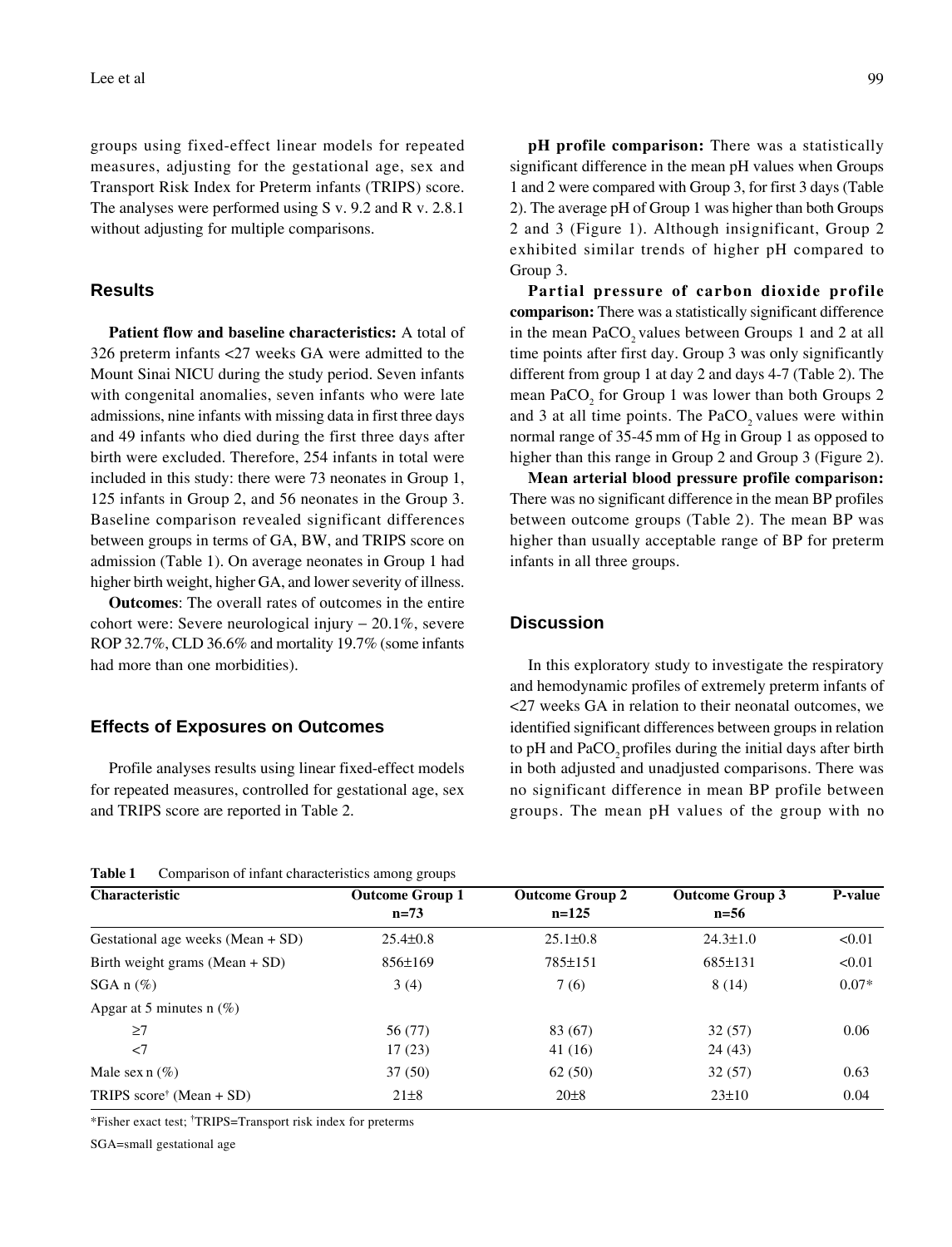morbidities were around 7.30 as compared to around 7.25 in group with the highest adverse outcomes. Similarly, mean PaCO<sub>2</sub> values were in upper range of normal for the group with no morbidity  $( $45$ )$  as compared to  $48-50$  mm of Hg for the group with the highest rates of adverse outcomes. We acknowledge that this may be due to baseline patient characteristics (lower GA, lower BW, and higher severity of illness scores) rather than approach of care; however, this study warrants caution with deliberate use of

"permissive" approaches and highlights uncertainty in this area and persistence of differences after controlling for confounders.

Permissive hypercapnia has been evaluated in both randomised trials and cohort studies. Mariani et al<sup>11</sup> reported on short term outcomes of 49 infants randomised to PHC (PaCO<sub>2</sub> 45-55 mm of Hg) and normocapnia (PaCO<sub>2</sub> 35-45 mm of Hg). There was reduction in the number of days on assisted ventilation, oxygen support; however, none of the

| <b>Time</b> | <b>Exposure</b>   | <b>Outcome Group 1</b>     | <b>Outcome Group 2</b>                       | <b>Outcome Group 3</b>  |
|-------------|-------------------|----------------------------|----------------------------------------------|-------------------------|
| $<$ 6 hours | pH                | $7.30(7.29, 7.32)^*$       | $7.29(7.28, 7.30)$ <sup>‡</sup>              | $7.25(7.24, 7.27)^{*}$  |
|             | PaCO <sub>2</sub> | $47(45, 49)^*$             | 49 (48, 51)                                  | $52(50, 54)^*$          |
|             | <b>MAP</b>        | 33(31, 34)                 | 32(31, 33)                                   | 32(31, 34)              |
| 6-24 hours  | pH                | $7.32(7.31, 7.34)^*$       | 7.31 $(7.30, 7.32)$ <sup>†</sup>             | 7.29 $(7.27, 7.30)$ * † |
|             | PaCO <sub>2</sub> | 43 (41, 45)                | 45(43, 46)                                   | 46 (44, 48)             |
|             | MAP               | 36(35, 37)                 | 35(34, 36)                                   | 35(33, 36)              |
| Day 2       | pH                | $7.30(7.29, 7.31)^*$       | $7.29(7.28, 7.30)$ <sup>†</sup>              | 7.25 $(7.24, 7.27)$ * † |
|             | PaCO <sub>2</sub> | 44 $(42, 46)$ <sup>*</sup> | 47 $(45, 48)^{\ddagger}$                     | 48 (46, 50)*            |
|             | <b>MAP</b>        | $39(38, 40)^*$             | $38(37, 39)^*$                               | 38 (37, 39)             |
| Day 3       | pH                | $7.29 (7.27, 7.30)^*$      | 7.27(7.26, 7.28)                             | $7.26(7.25, 7.28)^*$    |
|             | PaCO <sub>2</sub> | 45 $(46, 47)$ <sup>*</sup> | 47 $(46, 49)^{\ddagger}$                     | 47 $(45, 50)$ *         |
|             | <b>MAP</b>        | 40 $(39, 41)^*$            | 38 (37, 39)                                  | 39 (38, 41)             |
| Days 4-7    | pH                | $7.31(7.30, 7.33)*1$       | $7.29 (7.28, 7.30)^{\ddagger}$               | $7.28$ $(7.26, 7.29)$ * |
|             | PaCO <sub>2</sub> | 46 $(44, 48)$ <sup>*</sup> | 49 (47, 50) <sup><math>\ddagger</math></sup> | 49 (47, 52)*            |
|             | <b>MAP</b>        | 39(38, 40)                 | 38 (38, 39)                                  | 39(37, 40)              |

| <b>Table 2</b> | $\sim$ Comparison of exposure of interests among outcome groups |  |  |  |  |  |
|----------------|-----------------------------------------------------------------|--|--|--|--|--|
|----------------|-----------------------------------------------------------------|--|--|--|--|--|

Analyses results using linear fixed-effect models for repeated measures, controlled for gestational age, sex and TRIPS score

\*p<0.05 between Group 1 and Group 3;  $\uparrow$ p<0.05 between Group 2 and Group 3;  $\uparrow$ p<0.05 between Group 1 and Group 2

MAP=mean arterial pressure



**Figure 1** Comparison of pH among outcome groups.



Figure 2 Comparison of PaCO<sub>2</sub> among outcome groups.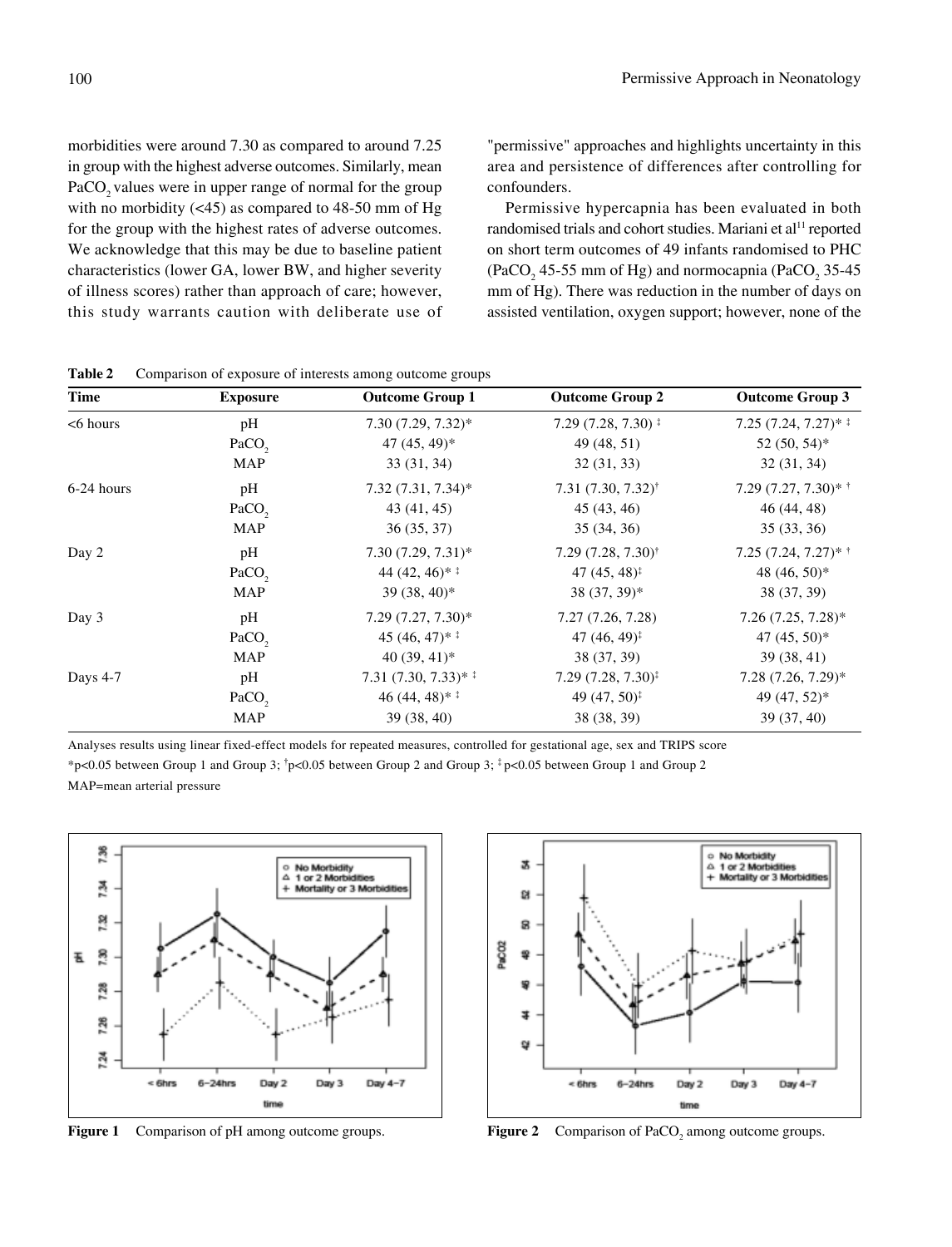values was statistically significantly better. The authors cautioned physicians to seek further investigation as their study lacked power. Carlo et al<sup>12</sup> randomised 220 patients in a factorial design trial that was stopped early due to adverse impact noted in steroid arm of the trial. Permissive hypercapnia group had target of  $PaCO<sub>2</sub>$  of  $>52$  for 10 days and control group had target of  $PaCO<sub>2</sub>$  of <48 for 10 days. There was no reduction in the outcome of death or CLD in PHC group (63% in PHC group vs. 67% in normocapnia group). Fabres et al<sup>13</sup> in an retrospective analysis of infants <1250 g BW in first 2 days revealed that extremes of hypo and hypercapnia in the first two days were associated with risk of IVH. Hagen et al<sup>14</sup> evaluated impact of hypercapnia in very low birth weight infants and reported association between hypercapnia and risk of IVH in infants with low Apgar score at 1 minute. Thus, none of the studies has been able to confirm either superiority of PHC approach or safe levels of  $CO<sub>2</sub>$  in preterm neonates and concerns have been raised for both high and low levels. A recently completed trial comparing CPAP (with tolerance for ph of 7.2 and PaCO<sub>2</sub> of 65 mm of Hg) with intubation and surfactant strategy (with tolerance of pH of  $7.3$  and  $PaCO<sub>2</sub>$  of  $50$  mm of Hg) revealed no difference in primary outcome of death or CLD.12

In our study, we observed a potential dose dependent effect during the first week. As evident from figures, pH tended to be higher at all times in Group 1, intermediate in Group 2 and lower in Group 3. Levels of  $\text{PaCO}_2$  were lower (within normal range) for Group 1, in intermediate range for Group 2 and higher in the Group 3. These differences were marked in the first 72 hours indicating period of maximum vulnerability. As far as pH is concerned, most of our babies (60% of total) had mild metabolic acidosis in the first 3 days (base deficit of 3-7).

Mean BP values in our patients in all three groups were within normal range. Number of infants who received inotropes in our series was very small indicating high tolerance for blood pressure values in the lower range and unlikely impact on neonatal outcomes. Our findings concur with Dempsey. They reported similar clinical outcomes between patients who were normotensive according to GA based criteria and those who were hypotensive based on GA based criteria but had good perfusion and were not treated.

Strengths of our study include contemporary cohort of extremely preterm neonates from a large perinatal center. There has been no change in the practiced targets during this period regarding  $PaCO<sub>2</sub>$ , pH or BP. There has also been

no change in the use of narcotics (the use during the study period had been  $\langle 5\% \rangle$ , muscle relaxants (use  $\langle 1\% \rangle$ , inotropes (use  $\langle 5\% \rangle$ , and postnatal steroids ( $\langle 5\% \rangle$ ) which may have impact on exposure or outcomes. However, limitations of our study include impact of unknown confounders that we have not controlled for, and an approximately one week lower GA and 150 g lower BW of patients in the most adverse outcome group. Patients with BW in normal range for GA may have improved homeostasis and had improved gas exchange leading to their  $CO<sub>2</sub>$  and pH in normal range compared to smaller and younger infants. We acknowledge limitation of averaging values over time when more than one values were available as this may have affected the results. It will also be useful if more infants in each GA or BW groups that we can stratify to understand differential effects. Despite these limitations, our results do suggest that for small and immature infants permissive approach as employed in the current practice requires further evaluation.

Our purpose in this paper is to highlight the possibility of adverse outcomes in association with high  $CO<sub>2</sub>$  and low pH, to warrant careful studies before accepting this as standard of care, and not to suggest causal inference. Recently published results of SUPPORT trial<sup>15</sup> indicated a higher mortality but lower rates of severe ROP in the group of infants randomised to lower saturation targets compared to infants randomised to higher saturation target. This was against the trend observed in cohort studies of no impact of lower target oxygen saturations on mortality and unless practices are scrutinised in proper RCT small but clinically significant differences may remain masked.

#### **Summary**

Extreme preterm infants with no morbidities had pH and PaCO<sub>2</sub> values in normal range during first week whereas infants with significant morbidities and mortality had values of pH and  $PaCO<sub>2</sub>$  lower than normal, albeit in the range that many considered acceptable. "Permissive" approach of management of extremely preterm neonates needs careful evaluation.

## **Acknowledgement**

Maternal Infant Care Research Center is supported by Ministry of Health and Long-term Care, Ontario, Canada.